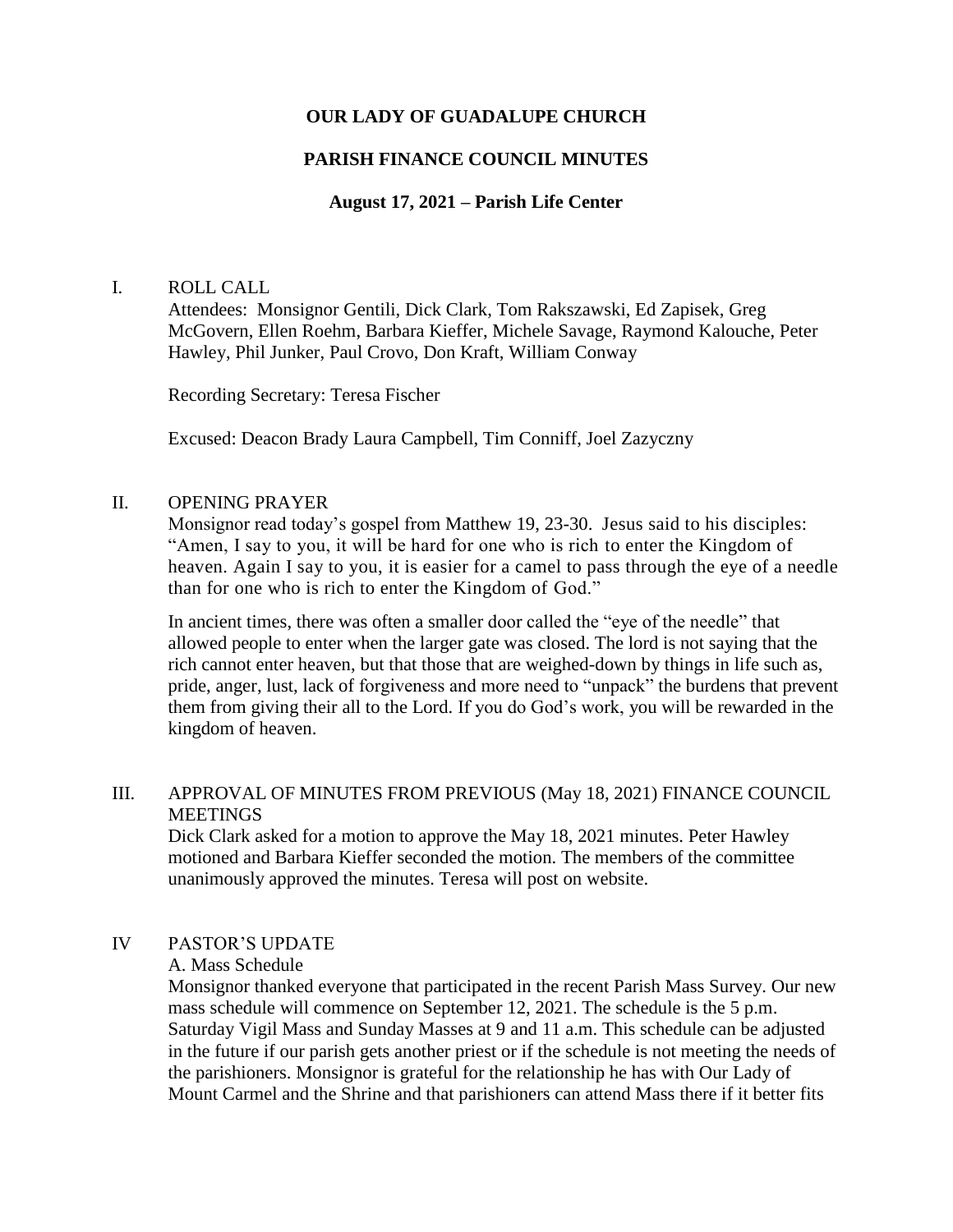their schedule and needs.

## V BUSINESS MANAGER UPDATE

A. Collections Update

Tom introduced Don Kraft who recently joined the Parish Finance Council (PFC).

This week's collection was down at just \$24,700 (\$12K was egiving). Egiving is typically 45 to 50% of the weekly collection. The weekly collection average for the first seven weeks of FY 22 is \$29,211. Last year the weekly average was \$31,270. Occasionally, the first quarter has been slow. The weekly collection will be addressed during the Semi-Annual Parish Fiscal Report, which will be given the weekend of September 25 and 26. Members discussed the collection. The parish is participating in a major initiative with the AOP to bring people back to church. We will reassess the weekly collection on a quarterly basis.

B. Fiscal Report for Year Ended June 30, 2021 The fiscal report was completed earlier this year and the Archdiocese of Philadelphia had no changes.

Attendees discussed the P&L statement and balance sheet. The parish had a net operating loss of \$2,130 attributed to some expenses in the fourth quarter including software replacement and repairs, HVAC repairs and because the weekly collection was lower than expected.

The principal paid against loans included a lump sum of \$881K against the smaller mortgage. By paying in advance, the parish is saving \$93K in interest over three years. Members of the PFC were asked to sign off on the financial statements.

C. Budget for FY22

Budget for FY22 is \$1.9 million. Staff salaries are budgeted on their scheduled hours. The parish budgeted for one priest, one seminarian for three months, and stipends for priests to provide extra coverage at Masses. The cost of maintenance and supplies is increasing our maintenance expenses, although the current parish repairs and major projects will decrease some maintenance expenses.

Council members discussed the \$32K weekly collection goal and agreed to keep it at \$32K. We anticipate that the weekly collection will rebound after the summer.

A discussion ensued regarding our Hispanic Ministry and the three-year grant the parish received (one year is left on the grant). Will the ministry be selffunding by the end of next year? An analysis and report to the council will be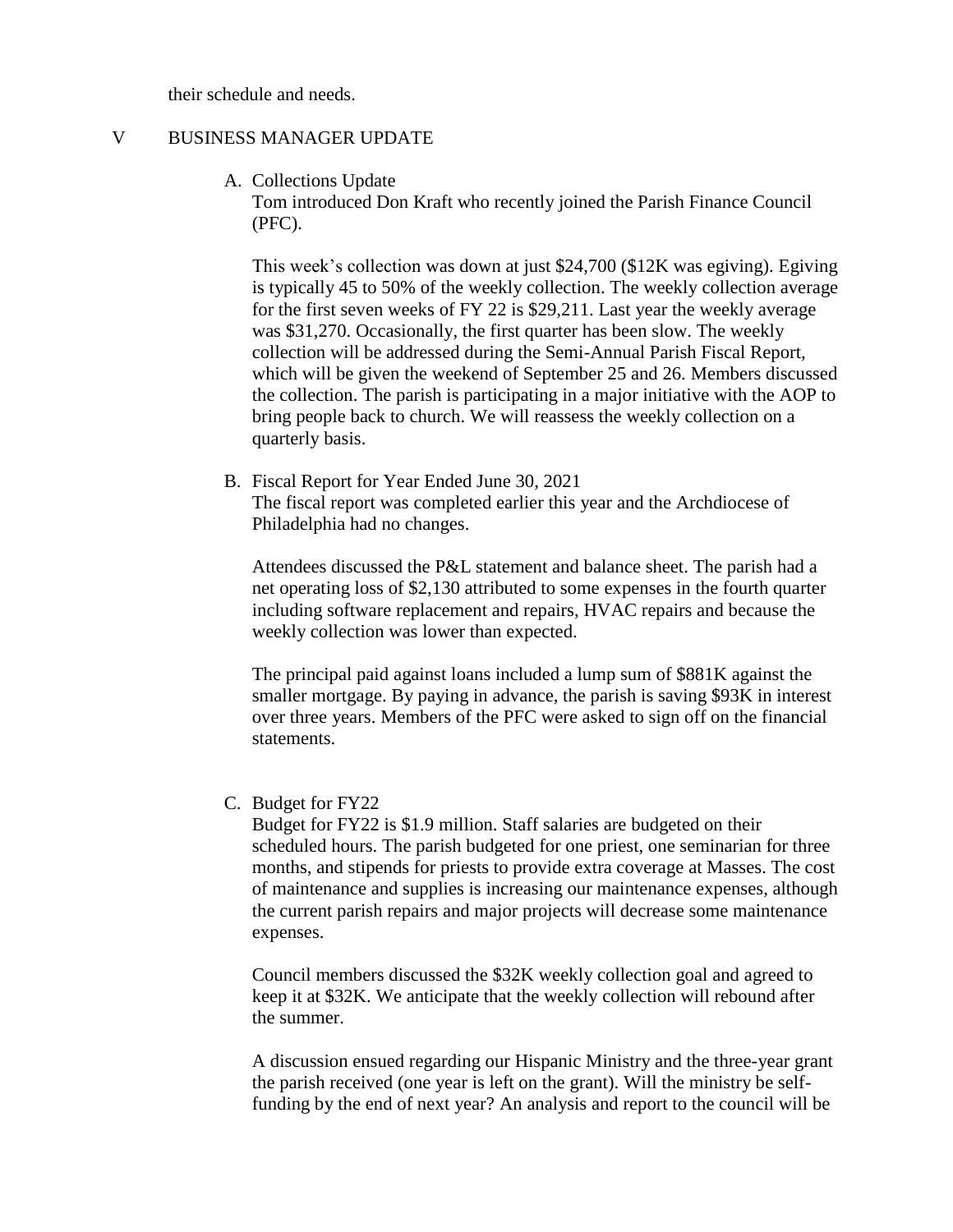needed. Monsignor commented that Paola and her team have done a tremendous job of integrating the Hispanic Community with our parish. (UPDATE - Paola has accepted a position with the AOP Office of Evangelization and a search is underway for a new Director of Hispanic Ministry.)

D. Upcoming Major Expenditures 1. Lighting The lighting project should begin in August/September 2021.

2. HVAC Insulation.

This project was completed in June and paid for in FY21.

This project is expected to start in September/October 2021.

The parish had budgeted \$668K for these three projects as well as the lighting in the back parking lot. If we choose not to do the back parking lighting project at this time the parish could save \$150K. We may get a \$75K grant for the back parking lot lights. The parish will extend the church lighting project to include the chandeliers, which will be an additional \$200K or more. (UPDATE – The current estimate to replace the chandeliers in the church is \$269K plus installation costs.)

#### VI PARISH COMMITTEES & PROGRAMS UPDATES

#### 1. Legacy Campaign

Dick provided an update on the Legacy Campaign. Parish has received \$1.833 million in pledges. The parish has collected an additional \$65K since the last meeting. Additional Legacy Dinners have been scheduled for September and October. The campaign goal is to raise \$2.5 million by May of 2024. We anticipate paying the balloon payment before 2024.

#### 2. Memorials Update

The parish continues to receive memorial contributions for various works of art throughout the campus. Memorial items are handled outside of the parish budget and are fully financed before being installed. These include projects in the church, chapel and courtyard.

### 3. Final Review of Fiscal Strategic Plan

The Parish Fiscal Strategic Plan has been completed. Both councils have approved the Parish Strategic Plan and we are in the phase of working towards full implementation.

#### 4. Pastoral Council

The Evangelization Team is planning a morning workshop for all ministry and

<sup>3.</sup> Bell Tower